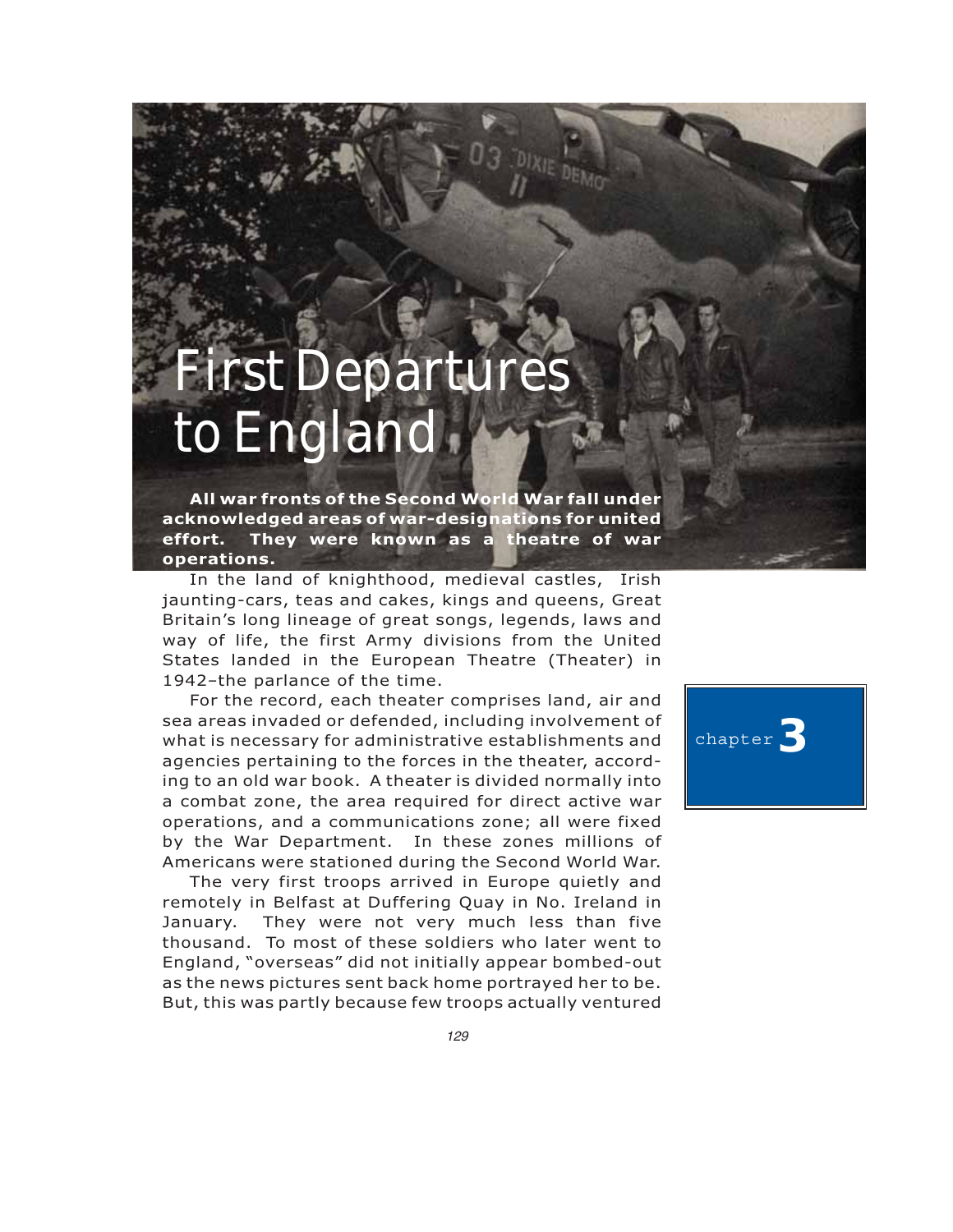into places such as London.

Forthwith are all the Theaters from all around the world and related commands: The European Theater of Operations; the Pacific Theater of Operations (divided into the S.W. and the Central Pacific); the China-Burma-India Theater of Operations; the Army Forces South Atlantic Theater; the Mediterranean Theater of Operations; the Caribbean Command; the North-East and central Canada Commands; the Greenland Command; the Iceland and the Labrador Commands; the Alaskan Commands; the Persian Gulf Command; and the Bermuda Command.

By June of 1942, the intensity of American involvement to counter the Nazi menace at the expense of the Far East took precedence and deepened with more Lend-Lease and heavier overseas involvement of American military. As of mid-June, well over 38,000 American soldiers were in Great Britain and, with the passing of each month, the numbers were reaching new heights.

U.S. GIs arrived by air or ship. If by ship, they customarily disembarked from small transport liners (the *Queen Mary* at this time was on the other side of the world). The troops moved into houses, bivouac areas, and honest to goodness ancient stone castles with long stony corridors, dark high ceilings and gloom-gray armor, because there were hardly any barracks set up. One must say it was a sterling example of the shiny cooperation between the allied United States and England. After the invasion of North Africa proceeded, the majority of this advanced guard moved out, only to be replaced by more. For a long time the U.S. and England would seem to be breathing down each other's neck, but moreso they stood to become great working partners, becoming very close, as never thought possible.

The famous Air Force of WW II stationed in England was a big "nothing" until Lieut. General H. H. Arnold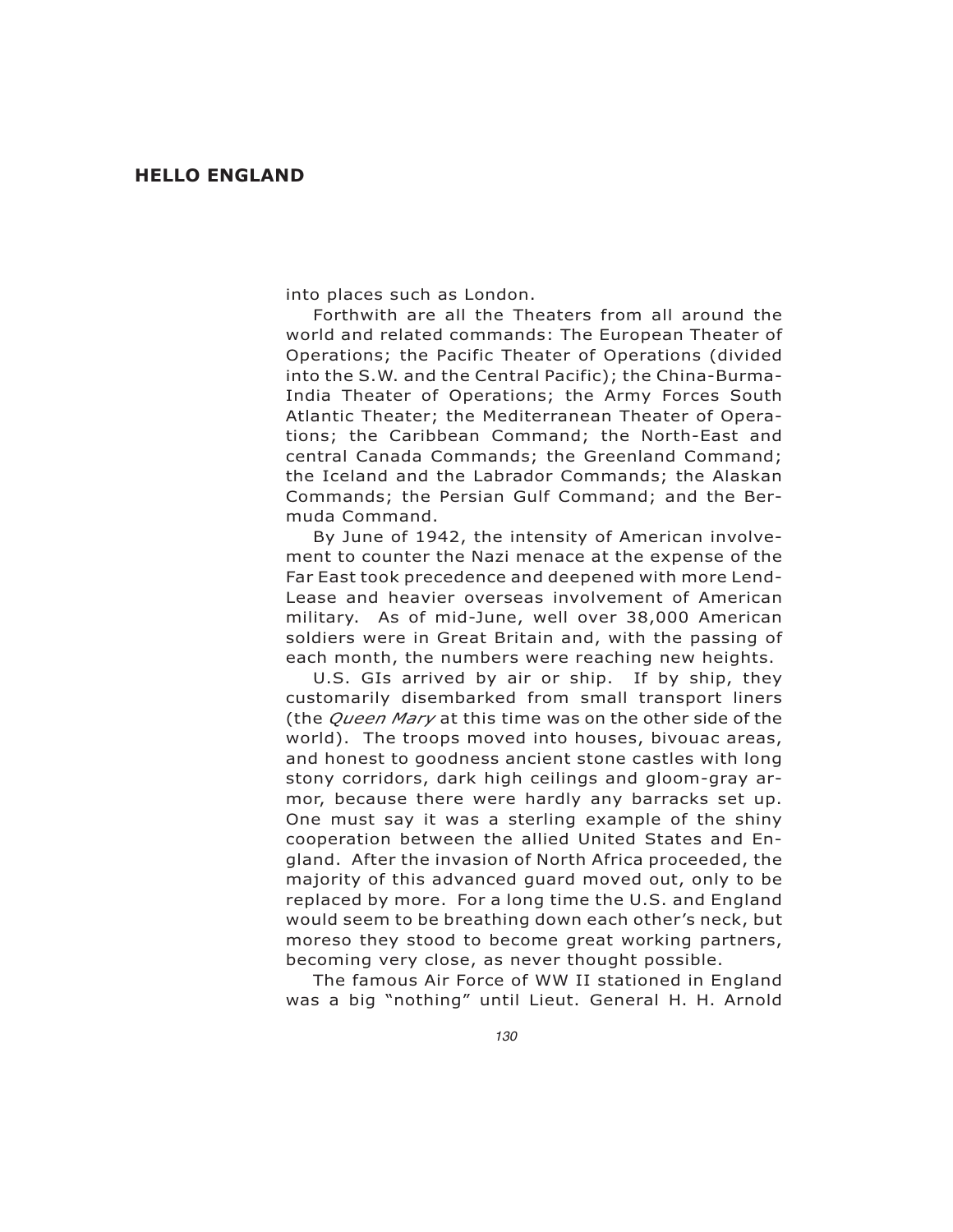Two P-40 pursuit planes, inferior to British Spitfires and German Messerschmitt BF 109s. Top speed P-40: 360 m.p.h. Tops for Messerschmitt 109(E): 382 m.p.h.



designated Maj-General Carl A. Spaatz to command the

U.S. Army Air Force in Great Britain. In April, the month that GIs were allowed to open bank accounts in British banks, Gen. Ira C. Eaker arrived in High Wycombe, England to set up HQ. VIII Bomber Command was set up in a famous old school for girls. In May, the 15th Air Bombardment squadron began training with the British to fly the Douglas A-20 medium bombers. In that month, the first Army Nurses were also welcomed.

The movement for increased U.S. participation was titled "Operation Bolero". Since the air forces were mighty important–a correlation between airplane shipment and Bolero was nothing out of the ordinary. Bolero called for a mass shipment of aircraft–1000 planes a month–to Britain over the North Atlantic; nothing of such magnitude had been tried before in the history of the human race. The U.S established a novel lifeline of radio and refueling outposts before thousands of American and Lend-Lease air crews began flying. The system setup involved two routes. Four-engined bombers kissed the U.S.A. good-bye on Presque Isle, Maine, then took a short refuel on Gander, Newfoundland, before their long over-ocean trip to the U.K.

Twin-engined mediums and single-seaters began on Maine also, short hopped for Goose Bay, Labrador, then Greenland, to Iceland and finally for Scotland. People pay too little attention to communication. Building the highways in the sky that connected the various points on the routes entailed fighting trick interference of the aurora borealis which dubbed out all radio signals, fighting a treacherous winter the North Atlantic had not seen for some time, and keeping radio sets working with hairpins for antenna wire and Coca Cola bottles for tubes–Greenland almost went out of operation early in 1942 due to lack of parts–and somehow manned the

Airmen stationed to Eighth Bomber Command Headquarters at high Wycombe received the distinguished situation of being able to read a plaque in each cubicle-bedroom, "Push bell for<br>Mistress." Wycombe Abbey Wycombe Abbey School for Girls in the Chiltern Hills of Buckinghamshire was requisitioned for Eighth Bomber Command of the U.S. 8th Air Force. Wycombe Abbey, dates back to 1896, is situated in about 160 acres of land.